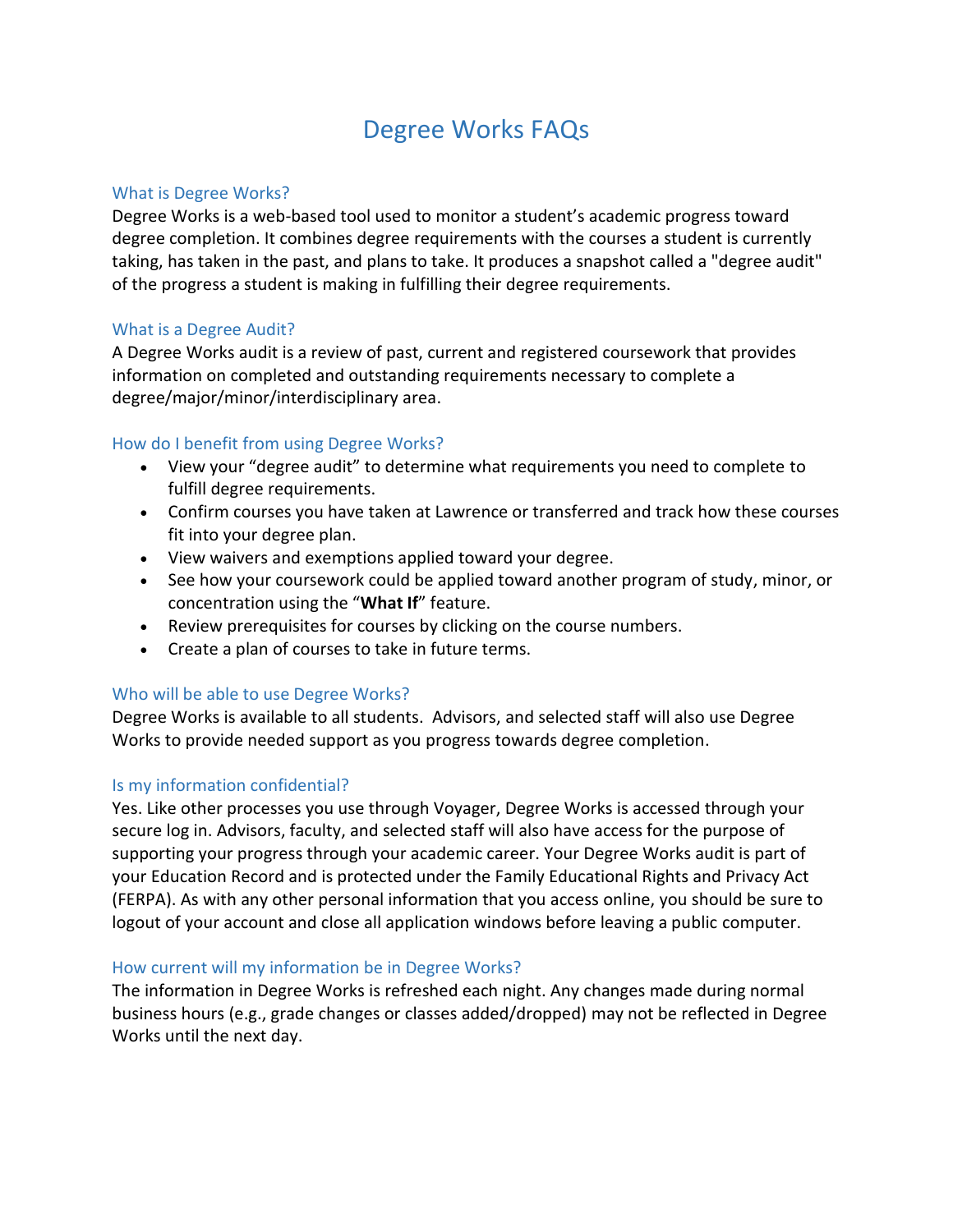### Can I register for classes in Degree Works?

No. Degree Works is a snapshot of courses in-progress, planned, and in academic history. Registration will continue to be handled through Voyager.

### Is Degree Works a transcript?

No. Degree Works is a tool used to create an unofficial audit of how your coursework applies to the requirements of your degree(s), major(s), minor(s), and concentration(s). It is used to assist you and your advisor in the planning and tracking of your degree progress. Your transcript is still your official university record. You are encouraged to use your degree audit report as a guide when planning your progress toward completion of degree/major/minor/IA requirements. Contact your academic advisor for assistance in interpreting your audit or regarding your official degree completion status. The audit is not your academic transcript and it is not official notification of completion of degree requirements. Please use Voyager to obtain a copy of your official academic transcript.

### Can I print my Degree Audit?

Yes. There is a printer icon located near the top of the audit.

### Can I see how many classes I have left to fulfil my requirements?

Yes. A Degree Works degree audit is laid out in block format (sections). It displays degree, major, minor, and interdisciplinary area requirements. Look for unchecked boxes to identify requirements that you still need to complete.

### Are my grades visible in Degree Works?

Yes. Once grades have been processed at the end of the term, they are viewable in Degree Works following the nightly refresh. However, though grades are viewable in Voyager once posted by an instructor, final grades are not available in Degree Works until after the final grading period for Lawrence University has ended. In-progress courses are listed in Degree Works with a grade of "REG".

### I think my audit is incorrect. What should I do?

Please ask for help from your advisor or the Registrar's Office immediately! While several dedicated individuals have spent hundreds of hours doing everything we could to make sure that your worksheet is correct, it would have been impossible for us to predict every unique situation or problem. We want to work with you to correct any issues as soon as possible. The first step is to clarify what information you believe is wrong. These are the most common problems and solutions:

- 1. **My major/minor is wrong or doesn't appear on my worksheet.** If this is the case, you need to complete the [Major/Minor/IA Declaration](https://www.lawrence.edu/user/login?current=s/registrar/forms/declaration-of-major&b4r=1) web form. Once the information is changed in Banner by the Registrar's office, your correct information should appear on your audit.
- 2. **The requirements for my major are wrong.** Look at the catalog year that appears on each of the blue bars that separate the sections of your worksheet. This is your current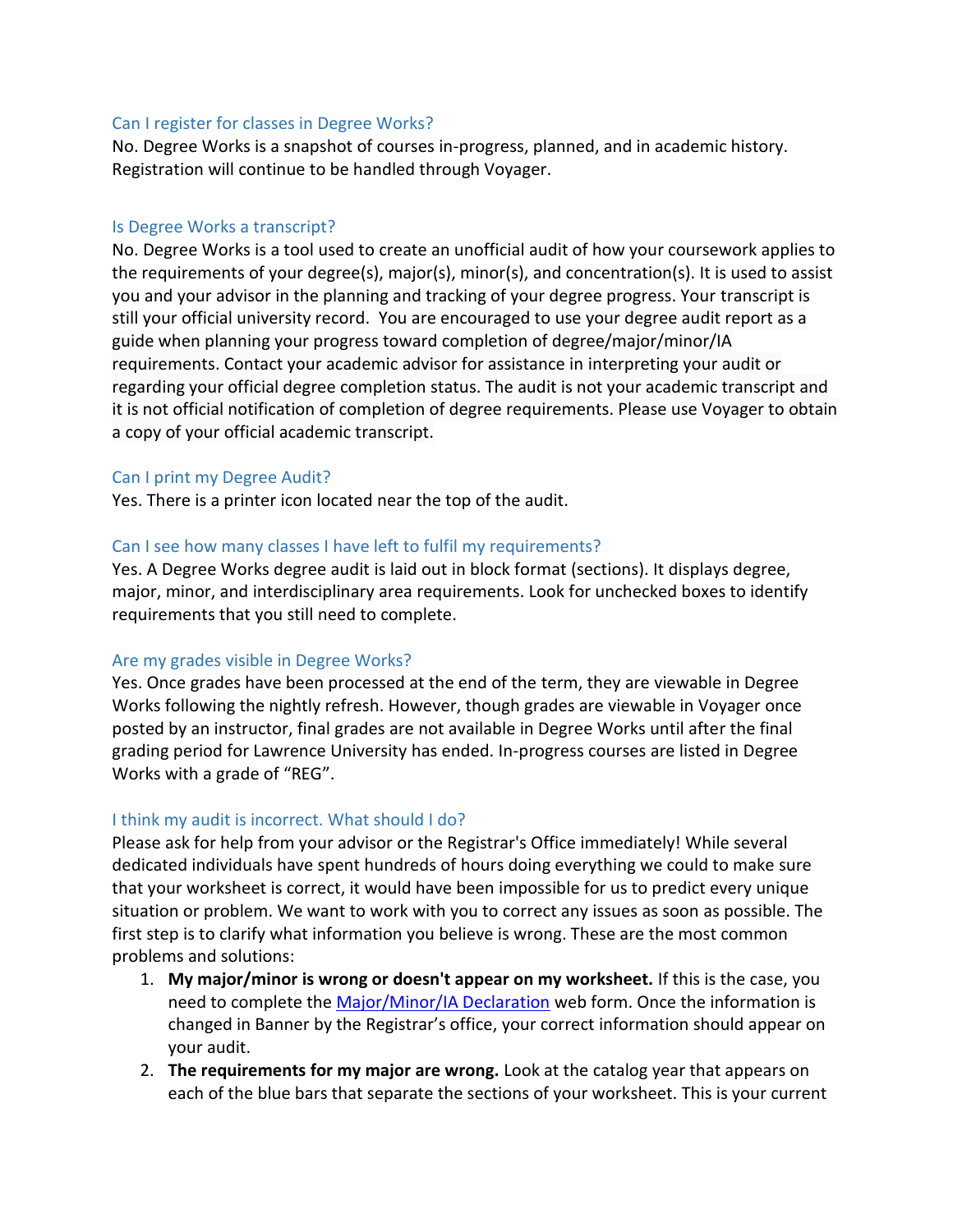catalog year. If you are using older or newer requirements, you may need to update your [catalog](https://www.lawrence.edu/mw/REQUEST_TO_CHANGE_CATALOG_YEAR.pdf) year. Once the changes are entered, the correct information will appear on your worksheet.

### What is a catalog year?

A catalog year is the catalog detailing your degree/major/minor requirements. Initially a student's catalog year is the year they are admitted to Lawrence as a degree seeking student.

### When will the changes I make to my audit be visible?

Degree Works refreshes nightly. This means that any changes you make that impact your degree audit will be visible no later than the next day. If you do not see the changes reflected, contact [degreeaudit@lawrence.edu.](mailto:degreeaudit@lawrence.edu) Note: If you submit a declaration of major/minor request or catalog year change, it will be the next business day from the time the form is processed by the Registrar's Office and not necessarily from the time you submit the form.

### What will my audit look like in Degree Works?

Degree Works opens automatically to the "**Student View**" of your degree audit. Your audit is organized into blocks (sections) of requirements based on your degree(s), major(s), minor(s), concentration(s), etc. Hover your mouse over the requirements to determine areas that you can click on for more information such as course numbers and attributes. If you see a clipboard icon with a check that means there is a prerequisite; click on the course subject and number to view the description and prerequisites. As you register for courses and complete requirements, they are tracked on the audit. Refer to the legend located at the bottom of the audit.

### What are some helpful hints for reviewing my degree audit?

- The Legend at the bottom of the degree audit explains the symbols used in the audit.
- The Student View Header contains current student information, including name, student ID, class (Freshman, Sophomore, Junior, Senior), advisor, overall GPA, degree, major, minor, concentration, academic standing, degree status, graduation status, units earned, transfer units from another institution, holds, and confidential indicator.
- The Degree Progress Circles under the Student View Header block shows progress towards degree based on an estimate of the total average of courses and credits required for a degree.
- The Degree Block is a summary and list of requirements needed to complete a degree.
- Checkboxes in the audit indicate whether a course is complete, in-progress, or still needed.
- Green circles with a checkmark indicate a requirement is satisfied.
- Blue half-filled circles indicate a requirement is in the process of being satisfied.
- Red circles indicate a requirement is still needed.
- Elective courses, insufficient, and in-progress courses are listed in designated blocks at the bottom of the audit.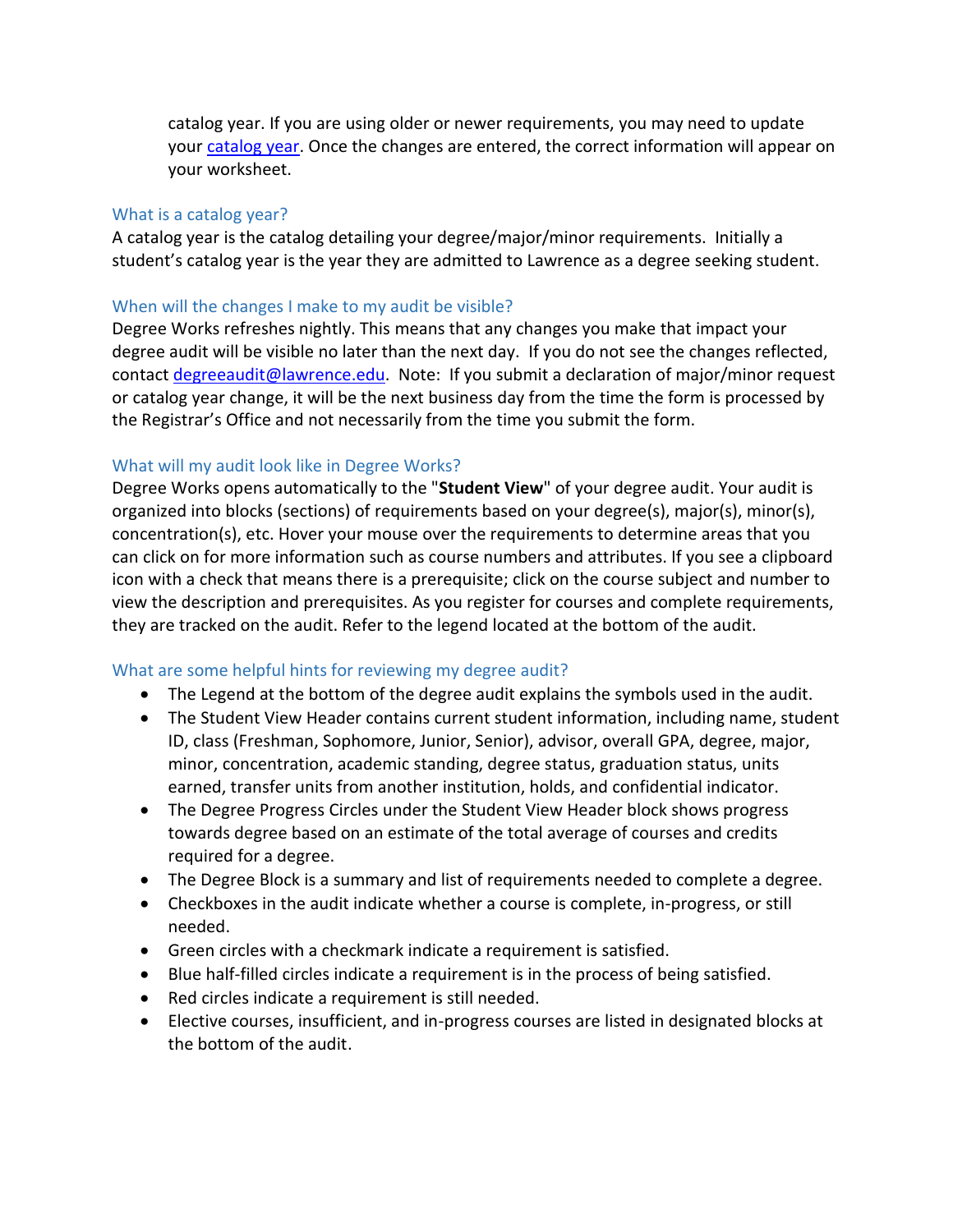# Is the Percent Units Completed include units from courses currently registered in that are not complete yet?

The Percent Units Completed includes In-progress and Preregistered courses if those checkboxes are checked. If these checkboxes are unchecked then the Degree Progress information changes based on what is included in the audit.

| Format<br>$\checkmark$ | Degree progress       |                                             |
|------------------------|-----------------------|---------------------------------------------|
| Student View           | <b>CAUSE</b>          | in-progress courses D Preregistered courses |
|                        | 75%<br>56%            | PROCESS                                     |
|                        |                       | <b>MARKET WAR</b>                           |
|                        |                       |                                             |
|                        | Requirements Units    |                                             |
|                        | Cumulative Degree GPA |                                             |
|                        | 3.222                 |                                             |

### Does the Degree Works audit show all my courses even if I have taken them elsewhere?

Yes, all "accepted" transfer work that is posted on your Lawrence transcript, from other colleges, taken in the military, AP/IB/ALevel, or study abroad should show on your degree audit. Transfer work may not slide into the expected place in the audit. If you and your advisor determine a transfer course fulfills a major requirement, the advisor can submit a Request for Exception within Degree Works. Once the exception is processed by the Registrar's Office the course should plug into the anticipated place. If you expected a transfer course to fulfill a general education requirement, contact [degreeaudit@lawrence.edu](mailto:degreeaudit@lawrence.edu) and the Registrar's Office can look into the situation.

### What is "What If" feature?

The "What If" function allows you to hypothetically change your degree, major, minor, or concentration and show you the coursework still needed to satisfy that hypothetical major. [Important Note: When using the "What-If" functionality for courses, be aware that some courses might not slide into all applicable slots. This is primarily the S, W, G, D, A, M requirements. Once you are registered for the course, the course should slide into the correct spots. If not, let the Registrar's office know.]

### If I use the "What If" feature does this mean that I have changed my major?

No. The What If function is for information purposes only. You will see the header What If Audit displayed at the top of the audit whenever an audit is run on a What If scenario.

### I'm thinking of changing my degree/major/minor/concentration. Will I be able to see how my current classes fit into my What If degree/major/minor/concentration?

Yes. The What If function will perform an audit based on the hypothetical degree/major/minor/concentration and will show how your completed, current, and planned coursework meets the requirements of the hypothetical degree/major/minor/concentration. You can run What If with your current courses or with potential courses by selecting the appropriate checkboxes in the What-If screen. You can also run the What-If using your current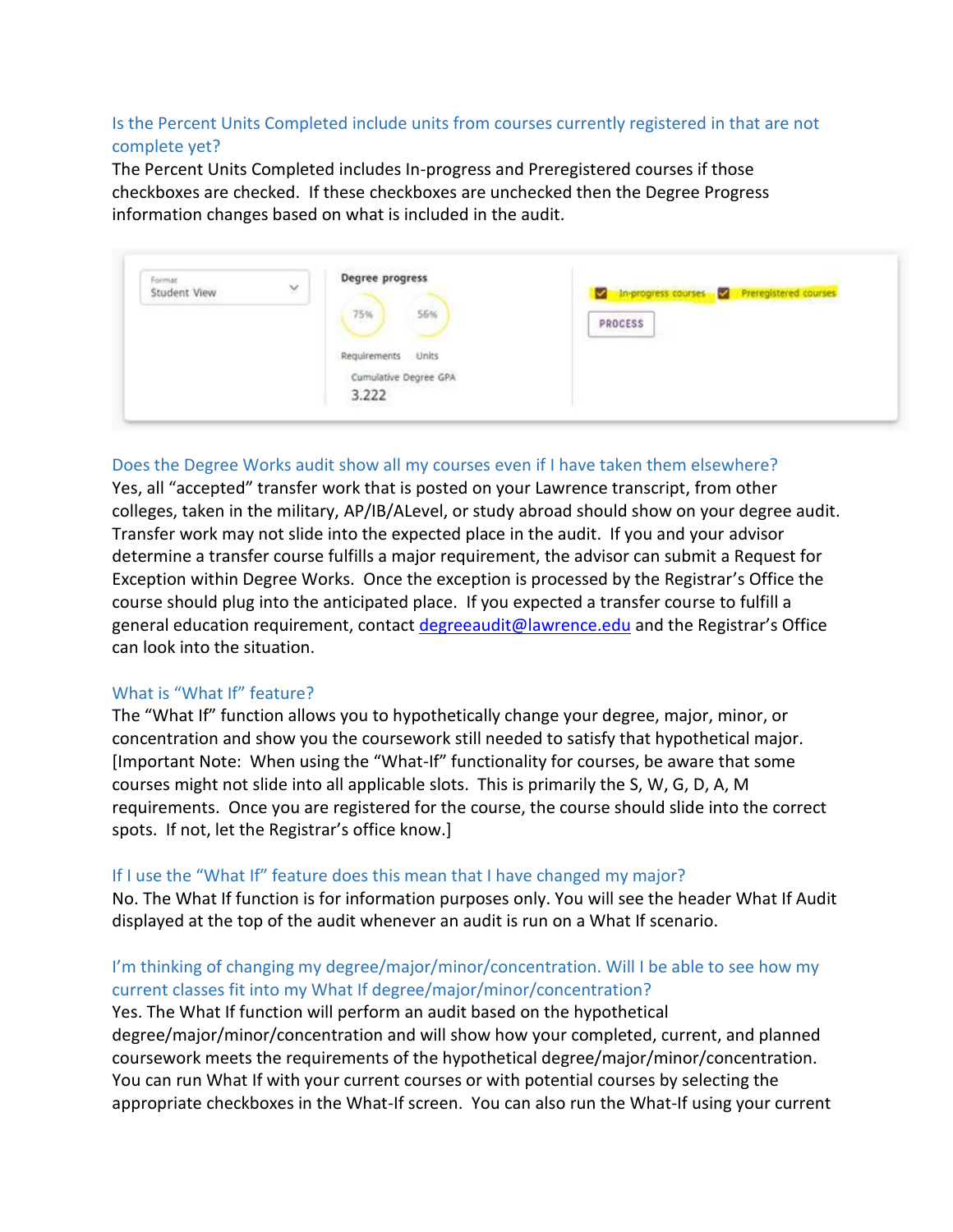major/minor, but with different (or additional) courses by selecting the appropriate checkboxes in the What-If audit.

# How do I use the "What-If" feature?

Follow these steps to view how courses count in a different major:

- Select the What-If link located between the student header and the progress indicator gauges
- $\bullet$  Select a level (UG)
- Select a degree
- Select the appropriate catalog year for the semester in which you'd be admitted into this new program of study
- $\bullet$  Select the major(s) and/or minor(s) you are considering
- If desired, you can add future courses you are considering
- Select Process What-If
- Review how your existing and future courses would be applied to this new major and/or minor
- Discuss this new major and/or minor with your academic advisor

# Can my advisor see my What If scenario?

Since What If scenarios are not stored on Degree Works, your advisor can only see your results if the two of you work through a What If procedure together.

# Can I save a What If scenario?

No. What If plans are not saved on Degree Works. You would need to run a new What If scenario next time you log in to see it again.

# Can I print a What If scenario?

Yes. If you want to share it with your advisor at a later date, you should print your What If scenario.

# If I like what I see in a What If scenario, how do I initiate the changes?

Students are required to declare a major by the beginning of their junior year, but may do so at any time by completing the [Declaration of Major form](https://www.lawrence.edu/user/login?current=s/registrar/forms/declaration-of-major&b4r=1) online. Students must also have an academic advisor in their major department once they declare their major. Students can change their advisor with by completing the [Change of Advisor form](https://cas.lawrence.edu/login?service=https%3A//forms.lawrence.edu/casservice%3Fdestination%3D/user/login%253Fdestination%253D%25252Fform%25252Facademic-advisor-change) online. The formal declaration of a major and change of advisors does not preclude students from seeking additional counsel about their academic programs from any member of the faculty. Students in the Bachelor of Music degree program must be admitted to a major before they declare. Admission to a major in the Bachelor of Music program generally takes the form of successful completion of a qualifying examination at the end of the sophomore year. [Click here for the Declaration of Major form.](https://www.lawrence.edu/s/registrar/forms/declaration-of-major)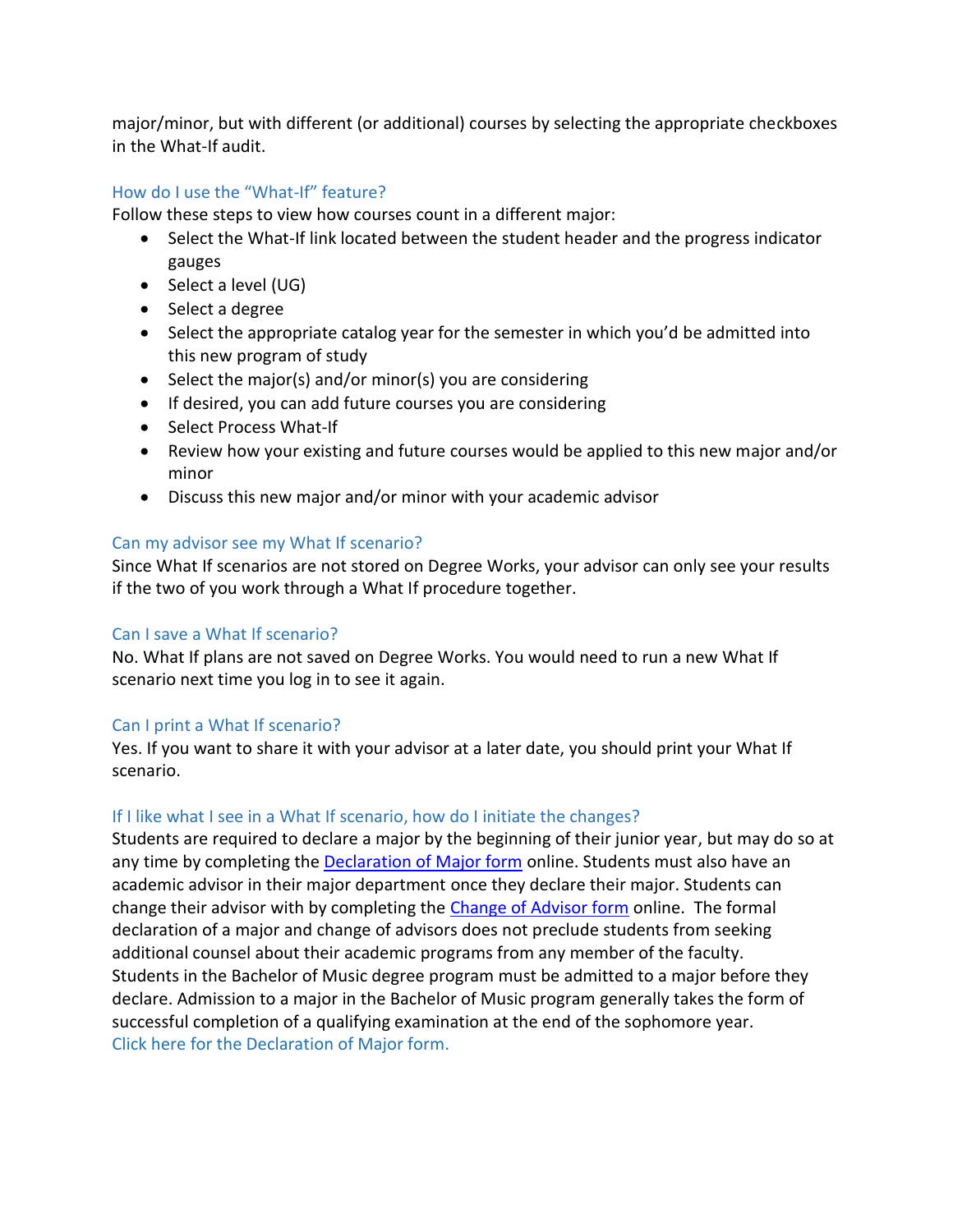### How does Degree Works decide where to place courses that I've completed?

Degree Works looks at your program at a high level, and by using a complex algorithm, places each course using a "best fit" scenario. Priorities are also programmed in certain programs to allow courses to be used in some areas before they will be used in others. This process will not always be perfect, particularly when multiple possibilities exist. If you have a course that does not appear in the desired slot, please contact your advisor or [degreeaudit@lawrence.edu](mailto:degreeaudit@lawrence.edu) for assistance.

# Everything on my worksheet is checked, but the degree progress bar only says that I'm 97% done. What's Wrong?

The degree progress bar will not show 100% completion until you successfully complete all in‐ progress courses. If a non-course requirement, such as a senior experience requirement, still needs to be marked as complete, your degree progress will not be 100%. Your advisor will need to do a Request for Exception to notify the Registrar's office to mark a non-course requirement as complete.

### I've seen the @ symbol in several places on my worksheet. What does this mean?

This is a wild card in Degree Works. If the  $\omega$  sign appears with course numbers after it (i.e.,  $\omega$ 200), it means that you can take a 200 level course from any subject area. If it appears after a subject prefix (i.e., BIOL  $(\emptyset)$ ), it means that you can take any Biology course. If it is after a number (i.e., PSYC 2@), it means you can take any 200 level PSYC course to fulfill the requirement.

### Do I automatically graduate if everything is checked off?

Even if all requirements on the audit are marked as complete, you must still apply to graduate. Students must submit an intent to graduate form with the Registrar's Office to be eligible to graduate. The Registrar's Office will send a link to your intent to graduate form in October to all students that have earned XXX or more units.

#### When should I review my Degree Works audit and information?

- Before meeting with your academic advisor
- Before advance registration
- After registration to ensure that courses selected have been applied to degree requirements correctly
- Any time a change is made to your schedule or major
- After grades are posted each term
- Before graduation to confirm all requirements will be complete

#### How does Degree Works determine which set of degree requirements to use?

Degree Works uses a student's Catalog Year to determine the set of degree requirements to use when producing a degree audit. By default students are assigned the catalog of their first year at Lawrence. Students can select a catalog year that exists while they are a degree-seeking student at Lawrence. All major(s) and minor(s) requirements must be under one catalog year. For example, a student cannot choose major requirements from 2018 catalog and a new major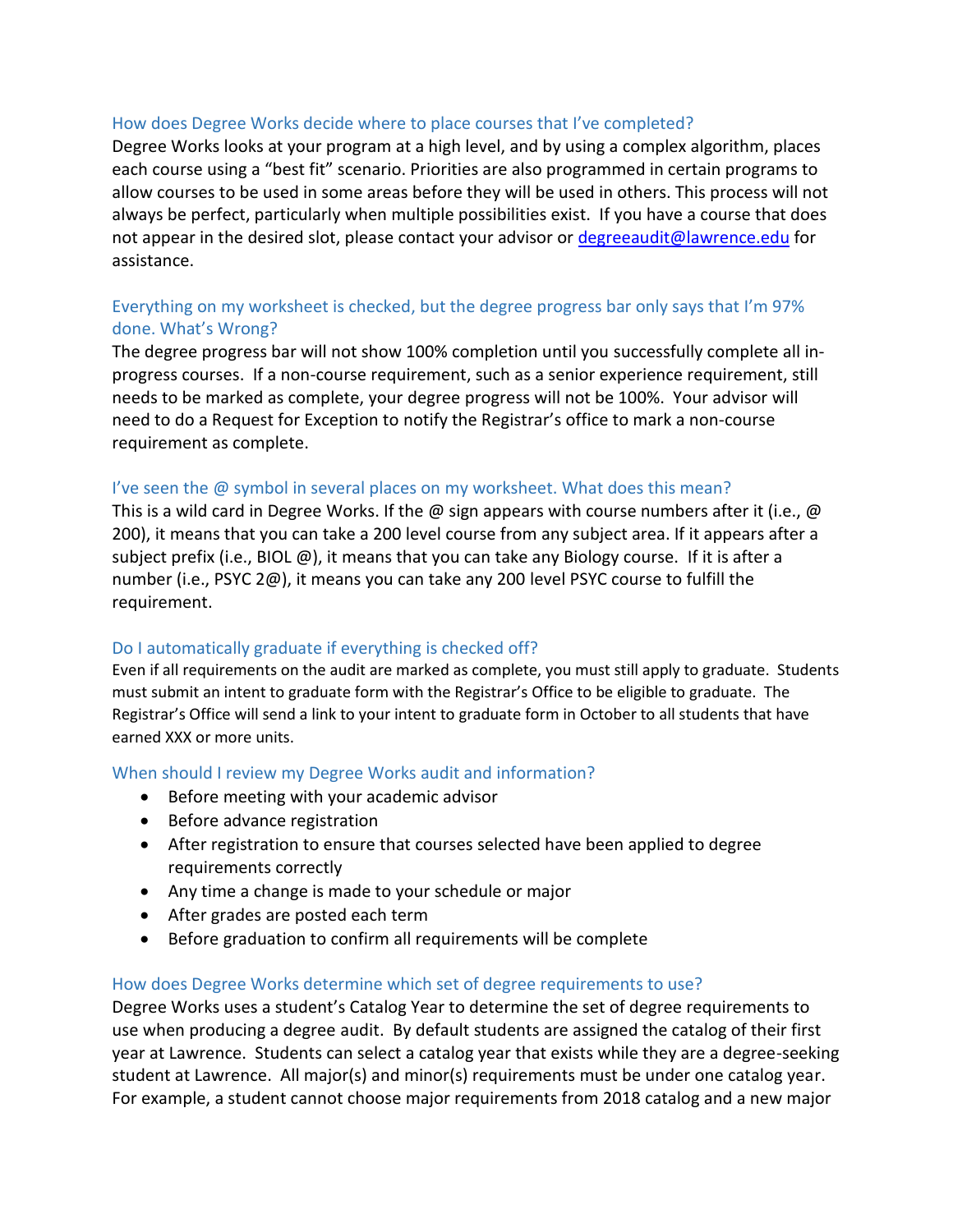from the 2021 catalog. In the initial launch, only the 2020-2021 and 2021-2022 catalogs are built. If you are pursuing a major or minor with different requirements from an earlier catalog, please contact [degreeaudit@lawrence.edu](mailto:degreeaudit@lawrence.edu) for guidance. If you want to change your official catalog year, you need to complete the [Change of Catalog form](https://www.lawrence.edu/mw/REQUEST_TO_CHANGE_CATALOG_YEAR.pdf) fillable pdf and submit to [registrar@lawrence.edu.](mailto:registrar@lawrence.edu)

### Will I be able to view my entire course history?

Degree Works uses the information that is current for your transcript. You will be able to view completed, in progress, advance registered, and approved transfer courses. (Data is refreshed nightly.) Keep in mind that any transfer work or grade changes that have not been formally submitted, accepted, or processed will not appear on your audit until they are approved and processed.

### Where can I find my Grade Point Average (GPA)?

Your cumulative Degree GPA (LU GPA) can be found towards the top of your audit in the Degree Progress section. The Major GPA is a calculated GPA based on coursework used to fulfill Major requirements and is located in the Major section. The Minor GPA is a calculated GPA based on coursework used to fulfill Minor requirements and is located in the Minor section of the audit.

### How do I access the GPA Estimator?

There is a link GPA Estimator if you click the ellipsis located near the top right corner of the Degree Works window. This link will open a new window with three different GPA estimators described below. Note: The GPA estimator does not take into consideration repeats or S/U masks that may apply in the future. These are just estimations and do not guarantee your final GPA will align.

### What does the Graduation Estimator show?

The Graduation Estimator option on the GPA Estimator tab will show you what average is needed in your remaining credits to graduate with a desired GPA. These are just estimations and do not guarantee your final GPA will align.

### What does Term Estimator show?

The Term Estimator option on the GPA Estimator tab will show you your current LU GPA, completed credits and courses in-progress. By selecting the expected grade from the drop down boxes for each in-progress course and clicking Calculate, a new projected cumulative GPA will display. These are just estimations and do not guarantee your final GPA will align.

#### What does the Advice Estimator show?

The Advice Estimator option on the GPA Estimator tab will show your current cumulative GPA and credits earned. You can enter your desired GPA and click Calculate. Advice will display outlining the credits and grades needed to achieve the desired GPA. These are just estimations and do not guarantee your final GPA will align.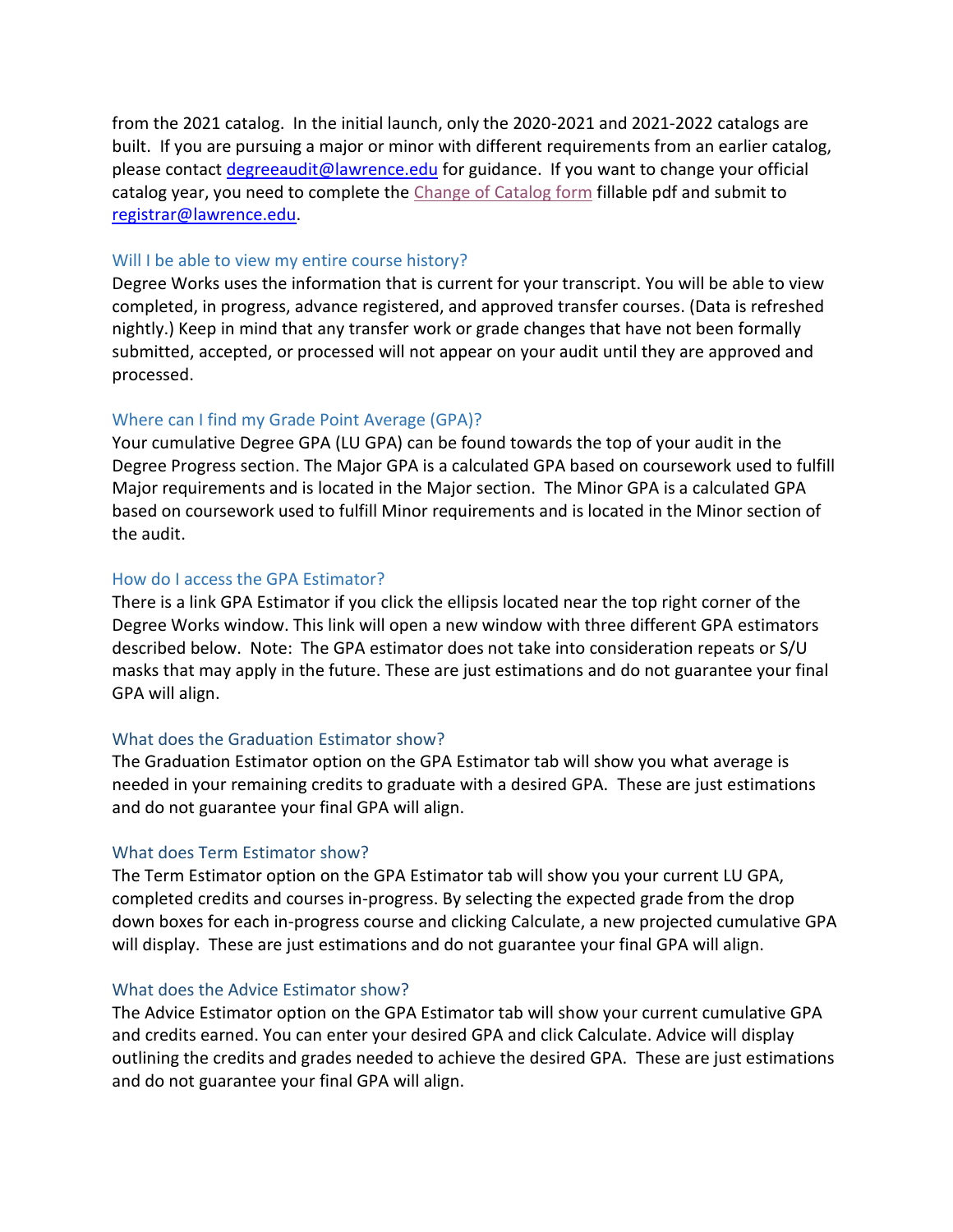### How do I know what classes I need to take?

Your audit will outline for you courses still needed to meet degree, major, minor, and/or concentration requirements within each specific block. You may then use this information to discuss your plan with your academic advisor. You can create a Plan with your advisor based on outstanding requirements for any/all future terms using the Student Educational Planner (Plan) within Degree Works.

### Why isn't there a check mark next to a requirement I've already completed?

Your academic advisor is your primary point of contact. If your advisor determines that your audit is incorrect, he/she will contact the Registrar's Office at [degreeaudit@lawrence.edu](mailto:degreeaudit@lawrence.edu) for assistance.

### Why isn't my transfer work meeting a requirement?

There could be a few reasons. First, the course did not meet either the minimum number of credits and/or minimum grade requirement for use in your program of study. Second, all requirements have been met and this course is simply not needed. Third, a Request for Exception needs to be submitted by your advisor in Degree Works. This will then be reviewed by the Registrar's office.

### If I withdraw from a class, will that be reflected in my audit?

Courses from which you have withdrawn will appear in the Insufficient block on your audit.

# My advisor told me that a course I took would be substituted for a requirement. Why doesn't this information appear in my audit?

You should contact your advisor to resolve any substitution issue. Any waivers, substitutions, or exceptions for major, minor or concentration requirements must be communicated to the Registrar's Office through the **Request for Exception** option in Degree Works.

### According to my audit, "Units Applied" indicates I have more credits than I've actually completed. Why?

Degree Works counts completed and in-progress courses (currently in-progress and future registered courses) in the "Units Applied" category.

#### What does the "Over the Limit" section at the end of my Degree Works audit mean?

"Over the Limit" are courses that will not be applied to your record and will be subtracted from your total unit count. These courses may be duplicate courses or courses that do not count towards the 216 unit requirement.

#### Which Courses are in the "Insufficient" Block?

Courses that are either Failed (F), Incomplete (I), Repeated (R) or Withdrawn (W).